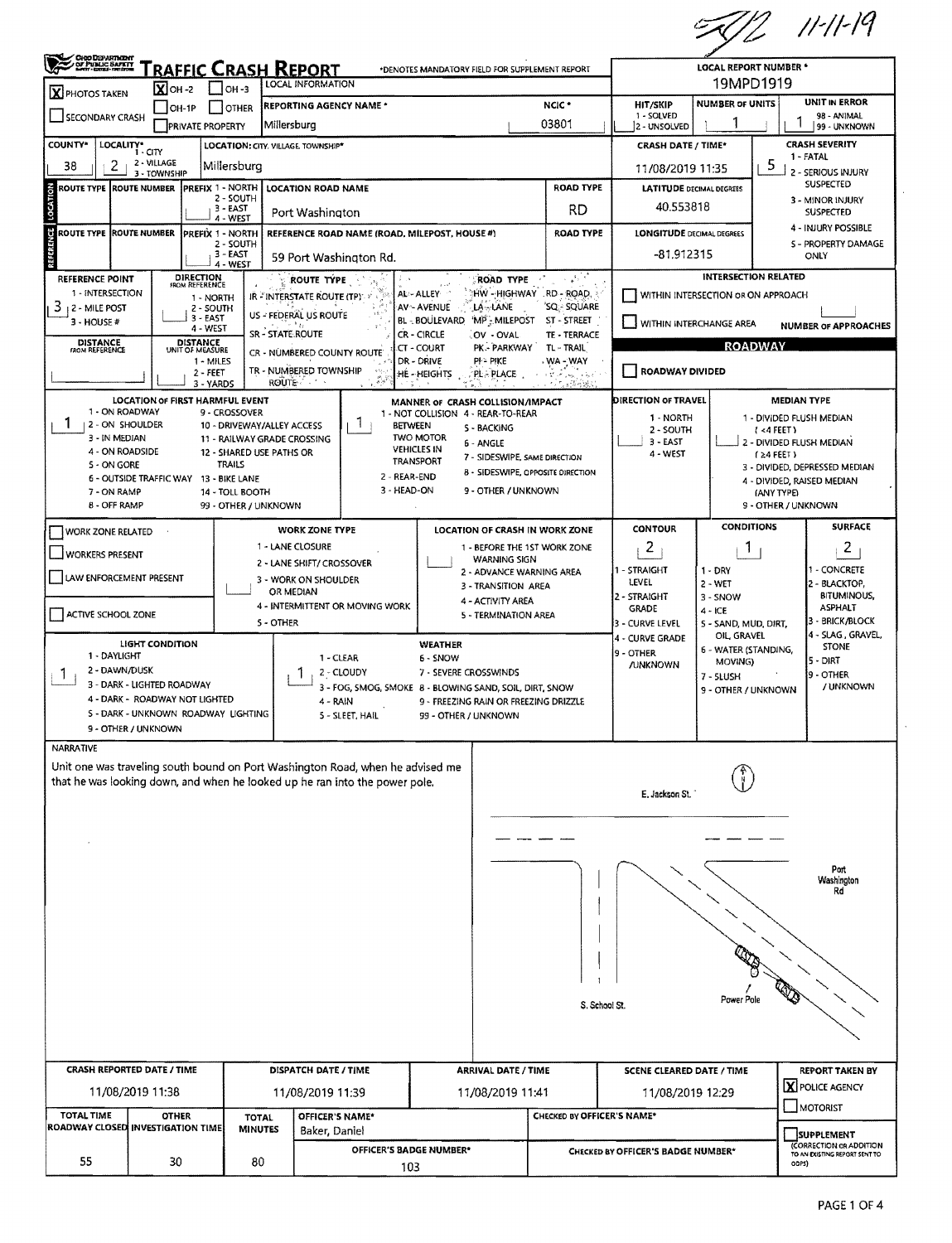|                             | <b>ONG DEPARTMENT</b><br>UF PUBLIC GAFETT                                                        |                                                                        | <b>LOCAL REPORT NUMBER</b>                                                     |                      |                                                         |                                                      |                                                   |                                                          |  |  |  |  |
|-----------------------------|--------------------------------------------------------------------------------------------------|------------------------------------------------------------------------|--------------------------------------------------------------------------------|----------------------|---------------------------------------------------------|------------------------------------------------------|---------------------------------------------------|----------------------------------------------------------|--|--|--|--|
|                             |                                                                                                  |                                                                        | 19MPD1919                                                                      |                      |                                                         |                                                      |                                                   |                                                          |  |  |  |  |
| UNIT#                       | OWNER NAME: LAST, FIRST, MIDDLE (CI SAME AS DRIVER)                                              |                                                                        |                                                                                |                      |                                                         | OWNER PHONE:INCLUDE AREA CODE (C) SAME AS DRIVER!    | DAMAGE                                            |                                                          |  |  |  |  |
|                             | BOREMAN, CODY, MICHAEL                                                                           |                                                                        |                                                                                |                      | 330-988-8965                                            |                                                      | DAMAGE SCALE<br>1 - NONE<br>3 - FUNCTIONAL DAMAGE |                                                          |  |  |  |  |
|                             | OWNER ADDRESS: STREET, CITY, STATE, ZIP ( C SAME AS DRIVER)<br>531 SUNSET LN, WOOSTER, OH, 44691 |                                                                        |                                                                                |                      |                                                         |                                                      | 4<br>2 - MINOR DAMAGE                             | 4 - DISABLING DAMAGE                                     |  |  |  |  |
|                             | COMMERCIAL CARRIER: NAME, ADDRESS, CITY, STATE, ZIP                                              |                                                                        |                                                                                |                      |                                                         | COMMERCIAL CARRIER PHONE: INCLUDE AREA CODE          |                                                   | 9 - UNKNOWN                                              |  |  |  |  |
|                             |                                                                                                  |                                                                        |                                                                                |                      |                                                         |                                                      |                                                   | <b>DAMAGED AREA(5)</b>                                   |  |  |  |  |
|                             | LP STATE   LICENSE PLATE #                                                                       |                                                                        | <b>VEHICLE IDENTIFICATION #</b>                                                |                      | <b>VEHICLE YEAR</b>                                     | <b>VEHICLE MAKE</b>                                  |                                                   | INDICATE ALL THAT APPLY                                  |  |  |  |  |
| OН                          | HTY7803                                                                                          |                                                                        | 4S3BMCJ61B3261303                                                              |                      | 2011                                                    | <b>SUBARU</b>                                        |                                                   |                                                          |  |  |  |  |
| <b>X</b> INSURANCE          | <b>INSURANCE COMPANY</b>                                                                         |                                                                        | <b>INSURANCE POLICY #</b>                                                      |                      | COLOR                                                   | <b>VEHICLE MODEL</b>                                 |                                                   |                                                          |  |  |  |  |
|                             | <b>GEICO</b>                                                                                     |                                                                        | 4581556018                                                                     |                      | RED                                                     | LEGACY                                               |                                                   |                                                          |  |  |  |  |
| COMMERCIAL                  | <b>TYPE OF USE</b><br>GOVERNMENT                                                                 | IN EMERGENCY                                                           | US DOT#                                                                        |                      | <b>TOWED BY: COMPANY NAME</b><br><b>FINNEY'S</b>        |                                                      |                                                   |                                                          |  |  |  |  |
|                             |                                                                                                  | RESPONSE<br># OCCUPANTS                                                | VEHICLE WEIGHT GVWR/GCWR                                                       |                      |                                                         | <b>HAZARDOUS MATERIAL</b>                            |                                                   |                                                          |  |  |  |  |
| <b>INTERLOCK</b><br>DEVICE  | <b>HIT/SKIP UNIT</b>                                                                             |                                                                        | $1 - 510K$ LBS.<br>2 - 10,001 - 26K LBS.                                       |                      | MATERIAL<br>CLASS <sup>#</sup><br>RELEASED              | PLACARD ID#                                          |                                                   |                                                          |  |  |  |  |
| <b>EQUIPPED</b>             |                                                                                                  |                                                                        | $3 - 26K$ LBS.                                                                 |                      | PLACARD                                                 |                                                      |                                                   |                                                          |  |  |  |  |
|                             | 1 - PASSENGER CAR<br>2 - PASSENGER VAN                                                           | 6 - VAN (9-15 SEATS)<br>7 - MOTORCYCLE 2-WHEELED                       | 12 - GOLF CART<br>13 - SNOWMOBILE                                              |                      | 18 - LIMO (LIVERY VEHICLE)<br>19 - BUS (16+ PASSENGERS) | 23 - PEDESTRIAN/SKATER<br>24 - WHEELCHAIR (ANY TYPE) |                                                   | 12                                                       |  |  |  |  |
|                             | (MINIVAN)                                                                                        | 8 - MOTORCYCLE 3-WHEELED                                               | 14 - SINGLE UNIT                                                               | 20 - OTHER VEHICLE   |                                                         | 25 - OTHER NON-MOTORIST                              | 10 <sub>1</sub>                                   |                                                          |  |  |  |  |
|                             | UNIT TYPE 3 - SPORT UTILITY<br>VEHICLE                                                           | 9 - AUTOCYCLE<br>10 - MOPED OR MOTORIZED                               | TRUCK<br>15 - SEMI-TRACTOR                                                     | 21 - HEAVY EQUIPMENT |                                                         | 26 - BICYCLE                                         |                                                   |                                                          |  |  |  |  |
|                             | 4 - PICK UP                                                                                      | <b>BICYCLE</b>                                                         | 16 - FARM EQUIPMENT                                                            |                      | 22 - ANIMAL WITH RIDER OR<br>ANIMAL-DRAWN VEHICLE       | 27 - TRAIN<br>99 - UNKNOWN OR HIT/SKIP               |                                                   |                                                          |  |  |  |  |
|                             | 5 - CARGO VAN<br>(ATV/UTV)                                                                       | 11 - ALL TERRAIN VEHICLE                                               | 17 - MOTORHOME                                                                 |                      |                                                         |                                                      |                                                   |                                                          |  |  |  |  |
|                             | # or TRAILING UNITS                                                                              |                                                                        |                                                                                |                      |                                                         |                                                      | 12                                                | 12                                                       |  |  |  |  |
|                             | WAS VEHICLE OPERATING IN AUTONOMOUS<br>MODE WHEN CRASH OCCURRED?                                 |                                                                        | 0 - NO AUTOMATION                                                              |                      | 3 - CONDITIONAL AUTOMATION 9 - UNKNOWN                  |                                                      |                                                   |                                                          |  |  |  |  |
| 2                           |                                                                                                  | 0                                                                      | 1 - DRIVER ASSISTANCE                                                          |                      | 4 - HIGH AUTOMATION                                     |                                                      |                                                   | 10                                                       |  |  |  |  |
|                             | 1-YES 2-NO 9-OTHER/UNKNOWN                                                                       | <b>MODE LEVEL</b>                                                      | AUTONOMOUS 2 - PARTIAL AUTOMATION 5 - FULL AUTOMATION                          |                      |                                                         |                                                      | ð                                                 |                                                          |  |  |  |  |
|                             | 1 - NONE                                                                                         | 6 - BUS - CHARTER/TOUR                                                 | $11 - FIRE$                                                                    | 16 - FARM            |                                                         | 21 - MAIL CARRIER                                    |                                                   | 8                                                        |  |  |  |  |
|                             | $2 - TAX1$<br>3 - ELECTRONIC RIDE                                                                | 7 - BUS - INTERCITY                                                    | 12 - MILITARY                                                                  |                      | 17 - MOWING                                             | 99 - OTHER / UNKNOWN                                 |                                                   |                                                          |  |  |  |  |
| <b>SPECIAL</b>              | SHARING                                                                                          | 8 - BUS - SHUTTLE<br>9-BUS - OTHER                                     | 13 - POLICE<br>14 - PUBLIC UTILITY                                             |                      | 18 - SNOW REMOVAL<br>19 - TOWING                        |                                                      |                                                   |                                                          |  |  |  |  |
|                             | <b>FUNCTION 4 - SCHOOL TRANSPORT</b><br>5 - BUS - TRANSIT/COMMUTER                               | 10 - AMBULANCE                                                         | 15 - CONSTRUCTION EQUIP. 20 - SAFETY SERVICE                                   |                      |                                                         |                                                      |                                                   |                                                          |  |  |  |  |
|                             |                                                                                                  |                                                                        |                                                                                |                      | <b>PATROL</b>                                           |                                                      |                                                   | 12<br>12<br>12                                           |  |  |  |  |
|                             | 1 - NO CARGO BODY TYPE<br>/ NOT APPLICABLE                                                       | 4 - LOGGING<br>5 - INTERMODAL                                          | 7 - GRAIN/CHIPS/GRAVEL<br>8 - POLE                                             | 11 - DUMP            | 12 - CONCRETE MIXER                                     | 99 - OTHER / UNKNOWN                                 |                                                   |                                                          |  |  |  |  |
| CARGO                       | $2 - BUS$<br>3 - VEHICLE TOWING                                                                  | <b>CONTAINER CHASSIS</b><br>6 - CARGOVAN                               | 9 - CARGO TANK                                                                 |                      | 13 - AUTO TRANSPORTER                                   |                                                      |                                                   | ٠<br>₩.<br>९ ॥ र<br>3<br>9<br>- 3<br>eś                  |  |  |  |  |
| <b>BODY</b><br>TYPE         | ANOTHER MOTOR VEHICLE                                                                            | /ENCLOSED 8OX                                                          | 10 - FLAT BED                                                                  |                      | 14 - GARBAGE/REFUSE                                     |                                                      |                                                   | $\odot$                                                  |  |  |  |  |
|                             | 1 TURN SIGNALS                                                                                   | 4 - BRAKES                                                             | 7 - WORN OR SLICK TIRES                                                        |                      | 9 - MOTOR TROUBLE                                       | 99 - OTHER / UNKNOWN                                 |                                                   | ٥                                                        |  |  |  |  |
| VEHICLE                     | 2 - HEAD LAMPS                                                                                   | S - STEERING                                                           | <b>B - TRAILER EQUIPMENT</b><br>DEFECTIVE                                      |                      | 10 - DISABLED FROM PRIOR<br><b>ACCIDENT</b>             |                                                      |                                                   |                                                          |  |  |  |  |
| <b>DEFECTS</b>              | 3 - TAIL LAMPS                                                                                   | <b>6 - TIRE BLOWOUT</b>                                                |                                                                                |                      |                                                         |                                                      | $\Box$ -NO DAMAGE[0]                              | J- UNDERCARRIAGE [ 14 ]                                  |  |  |  |  |
|                             | 1 - INTERSECTION -                                                                               | 4 - MIDBLOCK -                                                         | 7 - SHOULDER/ROADSIDE                                                          |                      | 10 - DRIVEWAY ACCESS                                    | 99 - OTHER / UNKNOWN                                 |                                                   |                                                          |  |  |  |  |
| NON-                        | MARKED CROSSWALK<br>2 - INTERSECTION -                                                           | MARKED CROSSWALK<br>5 - TRAVEL LANE -                                  | <b>B-SIDEWALK</b>                                                              |                      | 11 - SHARED USE PATHS<br>OR TRAILS                      |                                                      | $\Box$ -TOP(13)                                   | $\Box$ - ALL AREAS [15]                                  |  |  |  |  |
| <b>MOTORIST</b><br>LOCATION | UNMARKED CROSSWALK<br>3 - INTERSECTION - OTHER                                                   | OTHER LOCATION<br><b>6 - BICYCLE LANE</b>                              | 9 - MEDIAN/CROSSING<br><b>ISLAND</b>                                           |                      | 12 - FIRST RESPONDER                                    |                                                      |                                                   | $L$ - UNIT NOT AT SCENE [16]                             |  |  |  |  |
|                             | 1 - NON-CONTACT                                                                                  | 1 - STRAIGHT AHEAD                                                     | 9 - LEAVING TRAFFIC                                                            |                      | AT INCIDENT SCENE<br>1S - WALKING, RUNNING,             | 21 - STANDING OUTSIDE                                |                                                   | INITIAL POINT OF CONTACT                                 |  |  |  |  |
|                             | 2 - NON-COLLISION                                                                                | 2 - BACKING                                                            | LANE                                                                           |                      | JOGGING, PLAYING                                        | DISABLED VEHICLE                                     | 0 - NO DAMAGE                                     | 14 - UNDERCARRIAGE                                       |  |  |  |  |
| 3                           | 3 - STRIKING                                                                                     | 3 - CHANGING LANES<br>4 - OVERTAKING/PASSING                           | 10 - PARKED<br>11 - SLOWING OR STOPPED                                         |                      | 16 - WORKING<br>17 - PUSHING VEHICLE                    | 99 - OTHER / UNKNOWN                                 | 1                                                 | 1-12 - REFER TO UNIT 15 - VEHICLE NOT AT SCENE           |  |  |  |  |
| <b>ACTION</b>               | 4 - STRUCK                                                                                       | PRE-CRASH 5 - MAKING RIGHT TURN<br><b>ACTIONS 6 - MAKING LEFT TURN</b> | IN TRAFFIC                                                                     |                      | 18 - APPROACHING OR<br>LEAVING VEHICLE                  |                                                      | <b>DIAGRAM</b>                                    | 99 - UNKNOWN                                             |  |  |  |  |
|                             | 5 - 80TH STRIKING<br><b>&amp; STRUCK</b>                                                         | 7 - MAKING U-TURN                                                      | 12 - DRIVERLESS<br>13 - NEGOTIATING A CURVE                                    |                      | 19 - STANDING                                           |                                                      | 13 - TOP                                          |                                                          |  |  |  |  |
|                             | 9 - OTHER / UNKNOWN                                                                              | <b>8 - ENTERING TRAFFIC</b><br>LANE                                    | 14 - ENTERING OR CROSSING 20 - OTHER NON-MOTORIST<br><b>SPECIFIED LOCATION</b> |                      |                                                         |                                                      |                                                   | <b>TRAFFIC</b>                                           |  |  |  |  |
|                             | 1 - NONE                                                                                         |                                                                        | B - FOLLOWING TOO CLOSE 13 - IMPROPER START FROM                               |                      | 18 - OPERATING DEFECTIVE                                | 23 - OPENING DOOR INTO                               | <b>TRAFFICWAY FLOW</b>                            | TRAFFIC CONTROL                                          |  |  |  |  |
|                             | 2 - FAILURE TO YIELD<br>3 - RAN RED LIGHT                                                        | /ACDA<br>9 - IMPROPER LANE                                             | A PARKED POSITION<br>14 - STOPPED OR PARKED                                    |                      | <b>EQUIPMENT</b><br>19 - LOAD SHIFTING                  | ROADWAY<br>99 - OTHER IMPROPER                       | 1 - ONE-WAY                                       | 1 - ROUNDABOUT 4 - STOP SIGN                             |  |  |  |  |
| 11                          | 4 - RAN STOP SIGN                                                                                | CHANGE                                                                 | ILLEGALLY                                                                      |                      | /FALLING/SPILLING                                       | <b>ACTION</b>                                        | 2 - TWO-WAY<br>2                                  | 2 - SIGNAL<br>5 - YIELD SIGN<br>6                        |  |  |  |  |
|                             | 5 - UNSAFE SPEED<br>CONTRIBUTING 6 - IMPROPER TURN                                               | 10 - IMPROPER PASSING<br>11 - DROVE OFF ROAD                           | 15 - SWERVING TO AVOID<br>16 - WRONG WAY                                       |                      | 20 - IMPROPER CROSSING<br>21 - LYING IN ROADWAY         |                                                      |                                                   | 3 - FLASHER<br>6 - NO CONTROL                            |  |  |  |  |
|                             | CIRCUMSTANCES 7 - LEFT OF CENTER                                                                 | 12 - IMPROPER BACKING                                                  | 17 - VISION OBSTRUCTION                                                        |                      | 22 - NOT DISCERNIBLE                                    |                                                      | # OF THROUGH LANES                                | RAIL GRADE CROSSING                                      |  |  |  |  |
|                             | <b>SEQUENCE OF EVENTS</b>                                                                        |                                                                        |                                                                                |                      |                                                         |                                                      | ON ROAD                                           | 1 - NOT INVLOVED<br>2 - INVOLVED-ACTIVE CROSSING         |  |  |  |  |
|                             |                                                                                                  |                                                                        | <b>EVENTS</b><br>ವ ಎನ್                                                         |                      |                                                         | $\mathbf{r}$ and $\mathbf{r}$<br>$\sim$              | 2                                                 | 3 - INVOLVED-PASSIVE CROSSING                            |  |  |  |  |
| 8                           | 1 - OVERTURN/ROLLOVER<br>2 - FIRE/EXPLOSION                                                      | 7 - SEPARATION OF UNITS<br><b>B - RAN OFF ROAD RIGHT</b>               | 12 - DOWNHILL RUNAWAY<br>13 - OTHER NON-COLLISION                              |                      | 19 - ANIMAL -OTHER<br>20 - MOTOR VEHICLE IN             | 23 - STRUCK 8Y FALLING,<br>SHIFTING CARGO OR         |                                                   |                                                          |  |  |  |  |
|                             | 3 - IMMERSION<br>4 - JACKKNIFE                                                                   | 9 - RAN OFF ROAD LEFT<br>10 - CROSS MEDIAN                             | 14 - PEDESTRIAN<br>1S - PEDALCYCLE                                             |                      | TRANSPORT<br>21 - PARKED MOTOR                          | ANYTHING SET IN<br>MOTION BY A MOTOR                 |                                                   | UNIT / NON-MOTORIST DIRECTION                            |  |  |  |  |
| 40                          | 5 - CARGO / EQUIPMENT                                                                            | 11 - CROSS CENTERLINE -                                                | 16 - RAILWAY VEHICLE                                                           |                      | VEHICLE                                                 | VEHICLE<br>24 - OTHER MOVABLE                        |                                                   | 1 - NORTH<br>S - NORTHEAST<br>2 - SOUTH<br>6 - NORTHWEST |  |  |  |  |
|                             | LOSS OR SHIFT<br><b>6 - EQUIPMENT FAILURE</b>                                                    | OPPOSITE DIRECTION<br>OF TRAVEL                                        | 17 - ANIMAL - FARM<br>18 - ANIMAL - DEER                                       |                      | 22 - WORK ZONE<br>MAINTENANCE                           | OBJECT                                               |                                                   | $3 - EAST$<br>7 - SOUTHEAST<br>$\epsilon$                |  |  |  |  |
|                             |                                                                                                  |                                                                        |                                                                                |                      | <b>EQUIPMENT</b>                                        |                                                      | <b>FROM</b><br>TO.                                | 4 - WEST<br>8 - SOUTHWEST<br>9 - OTHER / UNKNOWN         |  |  |  |  |
|                             | بالمالميك<br>25 - IMPACT ATTENUATOR 31 - GUARDRAIL END                                           |                                                                        | <b>COLLISION WITH FIXED OBJECT - STRUCK</b><br>38 - OVERHEAD SIGN POST         |                      | 45 - EM8ANKMENT                                         | 52 - BUILDING                                        |                                                   |                                                          |  |  |  |  |
|                             | / CRASH CUSHION<br>26 - BRIDGE OVERHEAD                                                          | 32 - PORTABLE BARRIER<br>33 - MEDIAN CABLE BARRIER                     | 39 - LIGHT / LUMINARIES<br><b>SUPPORT</b>                                      | 46 - FENCE           | 47 - MAILBOX                                            | 53 - TUNNEL<br>54 - OTHER FIXED                      | UNIT SPEED                                        | DETECTED SPEED                                           |  |  |  |  |
|                             | <b>STRUCTURE</b><br>27 - BRIDGE PIER OR                                                          | 34 - MEDIAN GUARDRAIL<br><b>BARRIER</b>                                | 40 - UTILITY POLE<br>41 - OTHER POST, POLE                                     | 48 - TREE            | 49 - FIRE HYDRANT                                       | OBJECT<br>99 - OTHER / LINKNOWN                      | 20                                                | 1 - STATED / ESTIMATED SPEED                             |  |  |  |  |
|                             | <b>ABUTMENT</b>                                                                                  | 35 - MEDIAN CONCRETE                                                   | OR SUPPORT                                                                     |                      | S0 - WORK ZONE<br>MAINTENANCE                           |                                                      |                                                   |                                                          |  |  |  |  |
|                             | 28 - BRIDGE PARAPET<br>29 - BRIDGE RAIL                                                          | <b>BARRIER</b><br>36 - MEDIAN OTHER BARRIER                            | 42 - CULVERT<br>43 - CURB                                                      |                      | <b>EQUIPMENT</b>                                        |                                                      | POSTED SPEED                                      | 1<br>2 - CALCULATED / EDR                                |  |  |  |  |
|                             | 30 - GUARDRAIL FACE                                                                              | 37 - TRAFFIC SIGN POST                                                 | 44 - DITCH                                                                     | $51 - WALL$          |                                                         |                                                      |                                                   | 3 - UNDETERMINED                                         |  |  |  |  |
| 2                           | FIRST HARMFUL EVENT                                                                              | 2                                                                      | <b>MOST HARMFUL EVENT</b>                                                      |                      |                                                         |                                                      | 35                                                |                                                          |  |  |  |  |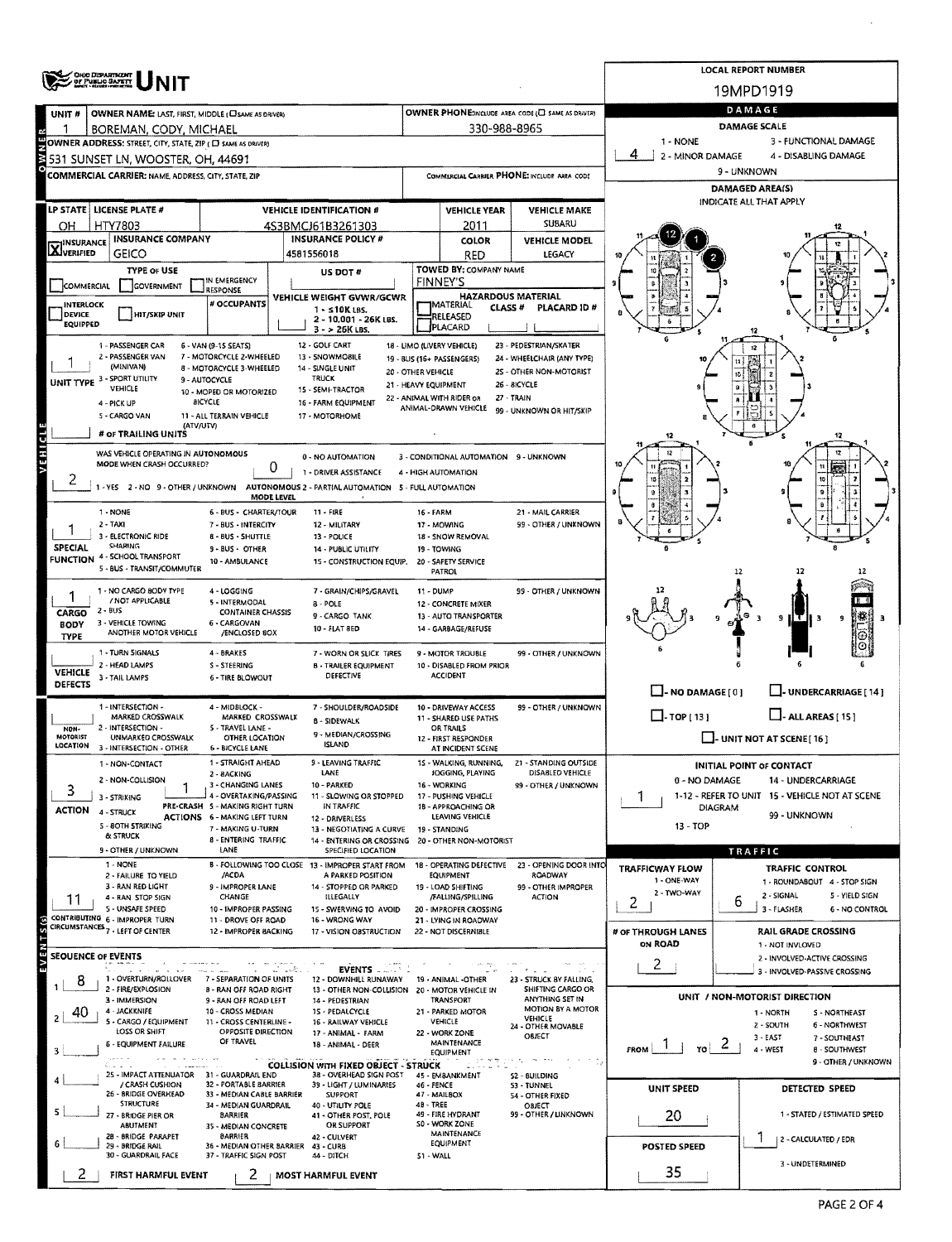|                                                   | <b>ENDING MOTORIST / NON-MOTORIST</b>                                                                                                              |                                                                                   |                                              |                                                                                           |                                                 |                                             |                                                         | <b>LOCAL REPORT NUMBER</b><br>19MPD1919                                                                       |                                                       |                                                                         |                                                             |                                    |                                                                 |                                               |                             |  |
|---------------------------------------------------|----------------------------------------------------------------------------------------------------------------------------------------------------|-----------------------------------------------------------------------------------|----------------------------------------------|-------------------------------------------------------------------------------------------|-------------------------------------------------|---------------------------------------------|---------------------------------------------------------|---------------------------------------------------------------------------------------------------------------|-------------------------------------------------------|-------------------------------------------------------------------------|-------------------------------------------------------------|------------------------------------|-----------------------------------------------------------------|-----------------------------------------------|-----------------------------|--|
| UNIT #                                            | NAME: LAST, FIRST, MIDDLE                                                                                                                          |                                                                                   |                                              |                                                                                           |                                                 |                                             |                                                         |                                                                                                               | DATE OF BIRTH<br>AGE                                  |                                                                         |                                                             |                                    |                                                                 |                                               | <b>GENDER</b>               |  |
| 1                                                 | BOREMAN, CODY, MICHAEL                                                                                                                             |                                                                                   |                                              |                                                                                           |                                                 |                                             |                                                         |                                                                                                               |                                                       | 04/01/1992                                                              |                                                             |                                    |                                                                 |                                               | M                           |  |
|                                                   | ADDRESS: STREET, CITY, STATE, ZIP                                                                                                                  |                                                                                   |                                              |                                                                                           |                                                 |                                             |                                                         |                                                                                                               |                                                       |                                                                         | 27<br><b>CONTACT PHONE - INCLUDE AREA CODE</b>              |                                    |                                                                 |                                               |                             |  |
|                                                   |                                                                                                                                                    | 531 SUNSET LN, WOOSTER, OH, 44691                                                 |                                              |                                                                                           |                                                 |                                             |                                                         |                                                                                                               |                                                       | 330-988-8965                                                            |                                                             |                                    |                                                                 |                                               |                             |  |
|                                                   | <b>SAFETY EQUIPMENT</b><br>INJURIES INJURED<br>INJURED TAKEN TO: MEDICAL FACILITY (NAME, CITY)<br><b>EMS AGENCY (NAME)</b><br>USED<br><b>TAKEN</b> |                                                                                   |                                              |                                                                                           |                                                 |                                             |                                                         |                                                                                                               |                                                       | DOT-COMPLIANT                                                           | <b>SEATING</b><br>POSITION                                  |                                    | AIR BAG USAGE                                                   | <b>EJECTION</b>                               | TRAPPED                     |  |
| 5                                                 | BY<br>$+1$<br>4                                                                                                                                    |                                                                                   |                                              |                                                                                           |                                                 |                                             |                                                         |                                                                                                               |                                                       | <b>MC HELMET</b><br>1                                                   |                                                             |                                    | 1<br>1<br>1                                                     |                                               |                             |  |
| OTORIST / NON-MOTO<br><b>OL STATE</b>             | <b>OPERATOR LICENSE NUMBER</b>                                                                                                                     |                                                                                   | OFFENSE DESCRIPTION                          |                                                                                           |                                                 |                                             | <b>CITATION NUMBER</b>                                  |                                                                                                               |                                                       |                                                                         |                                                             |                                    |                                                                 |                                               |                             |  |
| OН                                                | TN812671                                                                                                                                           |                                                                                   |                                              | CODE<br>$\overline{\mathbf{x}}$<br>331.34A                                                |                                                 |                                             |                                                         | <b>FAILURE TO CONTROL</b>                                                                                     |                                                       |                                                                         |                                                             | LBSB571                            |                                                                 |                                               |                             |  |
| <b>OL CLASS</b>                                   | ENDORSEMENT                                                                                                                                        | <b>RESTRICTION SELECT UP TO 3</b>                                                 | <b>DRIVER</b>                                | ALCOHOL / DRUG SUSPECTED<br><b>DISTRACTED</b><br><b>ALCOHOL</b><br>MARUUANA<br>OTHER DRUG |                                                 |                                             | CONDITION                                               | <b>ALCOHOL TEST</b>                                                                                           |                                                       |                                                                         | DRUG TEST(S)<br>TYPE<br>RESULTS SELECT UP TO 4              |                                    |                                                                 |                                               |                             |  |
| 4                                                 |                                                                                                                                                    |                                                                                   | $BY_1$                                       |                                                                                           |                                                 |                                             | 1                                                       | <b>STATUS</b><br>1                                                                                            | <b>TYPE</b><br>1                                      | VALUE                                                                   | STATUS<br>1                                                 | 1                                  |                                                                 |                                               |                             |  |
| UNIT #                                            |                                                                                                                                                    | NAME: LAST, FIRST, MIDDLE                                                         |                                              |                                                                                           |                                                 |                                             |                                                         |                                                                                                               |                                                       |                                                                         | DATE OF BIRTH                                               |                                    |                                                                 | AGE                                           | <b>GENDER</b>               |  |
|                                                   |                                                                                                                                                    |                                                                                   |                                              |                                                                                           |                                                 |                                             |                                                         |                                                                                                               |                                                       |                                                                         |                                                             |                                    |                                                                 |                                               |                             |  |
|                                                   | <b>ADDRESS: STREET, CITY, STATE, ZIP</b>                                                                                                           |                                                                                   |                                              |                                                                                           |                                                 |                                             |                                                         |                                                                                                               |                                                       |                                                                         | <b>CONTACT PHONE - INCLUDE AREA CODE</b>                    |                                    |                                                                 |                                               |                             |  |
|                                                   |                                                                                                                                                    |                                                                                   |                                              |                                                                                           |                                                 |                                             |                                                         |                                                                                                               |                                                       |                                                                         |                                                             |                                    |                                                                 |                                               |                             |  |
| <b>IST/NON-MOTOR</b><br>INJURIES IINJURED         | <b>TAKEN</b>                                                                                                                                       | <b>EMS AGENCY (NAME)</b>                                                          |                                              |                                                                                           | INJURED TAKEN TO: MEDICAL FACILITY (NAME, CITY) |                                             |                                                         | SAFETY EQUIPMENT<br>USED                                                                                      |                                                       | DOT-COMPLIANT                                                           | <b>SEATING</b><br>POSITION                                  |                                    | AIR BAG USAGE   EJECTION                                        |                                               | <b>TRAPPED</b>              |  |
|                                                   | BY                                                                                                                                                 |                                                                                   |                                              |                                                                                           |                                                 |                                             |                                                         |                                                                                                               |                                                       | IMC HELMET                                                              |                                                             |                                    |                                                                 |                                               |                             |  |
|                                                   |                                                                                                                                                    | OL STATE OPPERATOR LICENSE NUMBER                                                 |                                              |                                                                                           | OFFENSE CHARGED                                 |                                             | LOCAL<br>CODE                                           | OFFENSE DESCRIPTION                                                                                           |                                                       |                                                                         |                                                             |                                    | <b>CITATION NUMBER</b>                                          |                                               |                             |  |
|                                                   |                                                                                                                                                    |                                                                                   |                                              |                                                                                           |                                                 |                                             |                                                         |                                                                                                               |                                                       |                                                                         |                                                             |                                    |                                                                 |                                               |                             |  |
| <b>OL CLASS</b>                                   | <b>ENDORSEMENT</b>                                                                                                                                 | <b>RESTRICTION SELECT UP TO 3</b>                                                 | <b>DRIVER</b><br><b>DISTRACTED</b>           | ALCOHOL / DRUG SUSPECTED                                                                  |                                                 |                                             | <b>CONDITION</b>                                        | <b>ALCOHOL TEST</b>                                                                                           |                                                       |                                                                         |                                                             |                                    |                                                                 | <b>DRUG TEST(S)</b><br>RESULTS SELECT UP TO 4 |                             |  |
|                                                   |                                                                                                                                                    |                                                                                   | B٧                                           | MARIJUANA<br>ALCOHOL<br>OTHER DRUG                                                        |                                                 |                                             |                                                         | <b>STATUS</b>                                                                                                 | <b>TYPE</b>                                           | VALUE                                                                   | <b>STATUS</b>                                               | <b>TYPE</b>                        |                                                                 |                                               |                             |  |
| UNIT #                                            |                                                                                                                                                    | NAME: LAST, FIRST, MIDDLE                                                         |                                              |                                                                                           |                                                 |                                             |                                                         |                                                                                                               |                                                       |                                                                         | DATE OF BIRTH                                               |                                    |                                                                 | AGE                                           | <b>GENDER</b>               |  |
|                                                   |                                                                                                                                                    |                                                                                   |                                              |                                                                                           |                                                 |                                             |                                                         |                                                                                                               |                                                       |                                                                         |                                                             |                                    |                                                                 |                                               |                             |  |
|                                                   | ADDRESS: STREET, CITY, STATE, ZIP                                                                                                                  |                                                                                   |                                              |                                                                                           |                                                 |                                             |                                                         |                                                                                                               |                                                       |                                                                         | <b>CONTACT PHONE - INCLUDE AREA CODE</b>                    |                                    |                                                                 |                                               |                             |  |
| <b>OTORI</b>                                      |                                                                                                                                                    |                                                                                   |                                              |                                                                                           |                                                 |                                             |                                                         |                                                                                                               |                                                       |                                                                         |                                                             |                                    |                                                                 |                                               |                             |  |
| INJURIES INJURED                                  | TAKEN<br>BY                                                                                                                                        | <b>EMS AGENCY (NAME)</b><br><b>INJURED TAKEN TO: MEDICAL FACILITY (NAME CITY)</b> |                                              |                                                                                           |                                                 | <b>SAFETY EQUIPMENT</b><br>USED             |                                                         | DOT-COMPUANT<br><b>MC HELMET</b>                                                                              | <b>SEATING</b><br>POSITION                            |                                                                         | AIR BAG USAGE                                               | <b>EJECTION</b>                    | <b>TRAPPED</b>                                                  |                                               |                             |  |
| TORIST / NON-M                                    |                                                                                                                                                    | OL STATE OPPERATOR LICENSE NUMBER                                                 |                                              | <b>LOCAL</b><br><b>OFFENSE CHARGED</b><br>OFFENSE DESCRIPTION<br>CODE                     |                                                 |                                             |                                                         |                                                                                                               |                                                       |                                                                         |                                                             | <b>CITATION NUMBER</b>             |                                                                 |                                               |                             |  |
| OL CLASS                                          | <b>ENDORSEMENT</b>                                                                                                                                 | <b>RESTRICTION SELECT UP TO 3</b>                                                 | ALCOHOL / DRUG SUSPECTED<br><b>DRIVER</b>    |                                                                                           |                                                 | <b>CONDITION</b>                            |                                                         | <b>ALCOHOL TEST</b>                                                                                           |                                                       |                                                                         | <b>DRUG TEST(S)</b>                                         |                                    |                                                                 |                                               |                             |  |
|                                                   |                                                                                                                                                    |                                                                                   | <b>DISTRACTED!</b><br>BY                     |                                                                                           | ALCOHOL                                         | MARIJUANA                                   |                                                         |                                                                                                               | <b>STATUS</b>                                         | <b>TYPE</b>                                                             | VALUE                                                       | <b>STATUS</b>                      | <b>TYPE</b>                                                     |                                               | RESULTS SELECT UP TO 4      |  |
|                                                   |                                                                                                                                                    |                                                                                   |                                              |                                                                                           | OTHER DRUG                                      |                                             |                                                         |                                                                                                               |                                                       |                                                                         |                                                             |                                    |                                                                 |                                               |                             |  |
| 1 - FATAL-                                        | <b>INJURIES</b>                                                                                                                                    | <b>SEATING POSITION</b><br>ш<br>- FRONT .- LEFT SIDE                              | <b>A 1 - NOT DEPLOYED</b>                    |                                                                                           |                                                 |                                             |                                                         | <b>RESTRICTION(S)</b>                                                                                         |                                                       | lor                                                                     | 1- NOT DISTRACTED                                           | 756                                |                                                                 |                                               |                             |  |
| 2 - SUSPECTED SERIOUS                             |                                                                                                                                                    | (MOTORCYCLE DRIVER)<br>- FRONT - MIDDLE                                           | 3 - DEPLOYED SIDE                            |                                                                                           | 1 - CLASS À'<br>$2 - CLASSB$                    |                                             |                                                         | -1 - ALCOHOL INTERLOCK<br><b>DEVICE:</b>                                                                      |                                                       |                                                                         | 2 - MANUALLY OPERATING AN.<br>ELECTRONIC                    | - 9                                | <b>At 1 - None given</b><br>2 - TEST REFUSED<br>3 - TEST GIVEN, |                                               |                             |  |
| INJURY<br>3 - SUSPECTED MINOR                     |                                                                                                                                                    | 3 - FRONT - RIGHT SIDE<br>4 - SECOND - LEFT SIDE                                  | - DEPLOYED BOTH<br>FRONT/SIDE                |                                                                                           | $-3$ - CLASS C                                  |                                             |                                                         | 2 - CDL INTRASTATE ONLY<br>3 - CORRECTIVE LENSES<br>:4 - FARM WAIVER                                          |                                                       |                                                                         | <b>COMMUNICATION DEVICE</b><br>(TEXTING, TYPING,            |                                    |                                                                 |                                               | CONTAMINATED SAMPLE         |  |
| <b>INJURY</b><br>4 - POSSIBLE INJURY              |                                                                                                                                                    | (MOTORCYCLE PASSENGER)<br>5 - SECOND - MIDDLE                                     |                                              | S - NOT APPLICABLE<br>4 - REGULAR CLASS<br>9 - DEPLOYMENT UNKNOWN<br>(OHIO = D)           |                                                 |                                             |                                                         | S - EXCEPT CLASS A BUS<br><b>DIALING</b><br>3 - TALKING ON HANDS-FREE<br>6 - EXCEPT CLASS A                   |                                                       |                                                                         | / UNUSABLE<br>- TEST GIVEN,<br><b>RESULTS KNOWN</b>         |                                    |                                                                 |                                               |                             |  |
| 5 - NO APPARENT INJURY                            |                                                                                                                                                    | . 6 - SECOND - RIGHT SIDE - 11<br><b>77 - THIRD - LEFT SIDE</b>                   |                                              | S - M/C MOPED ONLY<br>EJECTION                                                            |                                                 |                                             | & CLASS B BUS<br>-7 - EXCEPT TRACTOR-TRAILER            |                                                                                                               | <b>COMMUNICATION DEVICE</b><br>- TALKING ON HAND-HELD |                                                                         |                                                             | S - TEST GIVEN,<br>RESULTS UNKNOWN |                                                                 |                                               |                             |  |
|                                                   | <b>INJURIES TAKEN BY</b>                                                                                                                           | (MOTORCYCLE SIDE CAR)<br>8-THIRD-MIDDLE<br>-34                                    | $\geq 1$ . Not ejected                       |                                                                                           |                                                 | $6 - NO$ VALID OL $\mathbb{C}^{\mathbb{C}}$ |                                                         | 8 - INTERMEDIATE LICENSE<br>RESTRICTIONS .                                                                    |                                                       |                                                                         | <b>COMMUNICATION DEVICE:</b><br>- OTHER ACTIVITY WITH AN    |                                    |                                                                 |                                               | <b>ALCOHOL TEST TYPE</b>    |  |
| 1 - NOT TRANSPORTED<br><b>/TREATED AT SCENE</b>   |                                                                                                                                                    | 9 - THIRD - RIGHT SIDE<br>10 - SLEEPER SECTION                                    | 2 - PARTIALLY EJECTED<br>3 - TOTALLY EJECTED |                                                                                           |                                                 | OL ENDORSEMENT                              |                                                         | - LEARNER'S PERMIT<br><b>RESTRICTIONS</b>                                                                     |                                                       |                                                                         | ELECTRONIC DEVICE<br>6 - PASSENGER<br>7 - OTHER DISTRACTION |                                    | 1 - NONE<br>2 - BLOOD                                           |                                               | 清洁                          |  |
| 2 - EMS                                           |                                                                                                                                                    | OF TRUCK CAB<br>11 - PASSENGER IN                                                 | 4 - NOT APPLICABLE                           |                                                                                           |                                                 | H - HAZMAT<br><b>M - MOTORCYCLE</b>         |                                                         | 10 - LIMITED TO DAYLIGHT<br><b>ONLY</b>                                                                       |                                                       |                                                                         | INSIDE THE VEHICLE.                                         |                                    | 3 - URINE<br>4 - BREATH                                         |                                               |                             |  |
| 3 - POLICE<br>9 - OTHER / UNKNOWN                 |                                                                                                                                                    | OTHER ENCLOSED CARGO<br>AREA (NON-TRAILING UNIT.                                  | 1 - NOT TRAPPED                              | TRAPPED<br>P - PASSENGER                                                                  |                                                 |                                             |                                                         | 11 - LIMITED TO EMPLOYMENT<br>12 - LIMITED - OTHER<br>13 - MECHANICAL DEVICES                                 |                                                       | <b>8 COTHER DISTRACTION</b><br>OUTSIDE THE VEHICLE<br>9-OTHER / UNKNOWN |                                                             |                                    | S - OTHER                                                       |                                               |                             |  |
|                                                   | <b>SAFETY EQUIPMENT</b>                                                                                                                            | BUS, PICK-UP WITH CAP)<br>2.5 PASSENGER IN                                        | 2 - EXTRICATED BY<br>MECHANICAL MEANS        |                                                                                           | N - TANKER                                      |                                             |                                                         | (SPECIAL BRAKES, HAND<br>CONTROLS, OR OTHER"                                                                  |                                                       |                                                                         | <b>CONDITION</b>                                            |                                    | 1 - NONE                                                        |                                               | <b>DRUG TEST TYPE</b>       |  |
| 1 - NONE USED 3                                   |                                                                                                                                                    | UNENCLOSED CARGO AREA 3 - FREED BY<br>13 - TRAILING UNIT                          |                                              | Q - MOTOR SCOOTER<br>R - THREE-WHEEL -<br>NON-MECHANICAL MEANS                            |                                                 |                                             | <b>ADAPTIVE DEVICES)</b><br>14 - MILITARY VEHICLES ONLY | 1. APPARENTLY NORMAL.<br><b>§2 - PHYSICAL IMPAIRMENT'</b>                                                     |                                                       |                                                                         | 弋.                                                          | ∳2-- BLOOD<br>$-3 - URINE$         |                                                                 |                                               |                             |  |
| 2 - SHOULDER 8ELT ONLY<br>USED                    |                                                                                                                                                    | 14 - RIDING ON VEHICLE<br><b>EXTERIOR</b>                                         |                                              |                                                                                           |                                                 | MOTORCYCLE<br>S - SCHOOL BUS                |                                                         | 3 - EMOTIONAL (E.G.,<br>15 - MOTOR VEHICLES<br>$\sqrt{4}$ - other<br>'DEPRESSED, ANGRY,<br>WITHOUT AIR BRAKES |                                                       |                                                                         |                                                             |                                    |                                                                 |                                               |                             |  |
| 3 - LAP BELT ONLY USED<br>4 - SHOULDER & LAP BELT |                                                                                                                                                    | (NON-TRAILING UNIT)<br>15 - NON-MOTORIST                                          |                                              |                                                                                           |                                                 | T - DOUBLE & TRIPLE<br>TRAILERS<br>÷.       |                                                         | 16 - OUTSIDE MIRROR<br>17 - PROSTHETIC AID                                                                    |                                                       | 4 - ILLNESS                                                             | DISTURBED)                                                  |                                    | 1 - AMPHETAMINES                                                |                                               | <b>IDRUG TEST RESULT(S)</b> |  |
| USED<br>5 - CHILD RESTRAINT SYSTEM                |                                                                                                                                                    | 99 - OTHER / UNKNOWN                                                              |                                              |                                                                                           |                                                 | X - TANKER / HAZMAT                         |                                                         | 18 - OTHER                                                                                                    |                                                       |                                                                         | 5 - FELL ASLEEP, FAINTED,<br>FATIGUED, ETC.                 |                                    | 2 - BARBITURATES<br>3 - BENZODIAZEPINES                         |                                               |                             |  |
| - FORWARD FACING<br>6 - CHILD RESTRAINT SYSTEM    |                                                                                                                                                    |                                                                                   |                                              |                                                                                           |                                                 | بالإياد<br><b>GENDER</b>                    |                                                         |                                                                                                               |                                                       |                                                                         | 6 - UNDER THE INFLUENCE OF<br>MEDICATIONS / DRUGS /         |                                    | 4- CANNA8INOIDS<br><b>5 - COCAINE</b>                           |                                               |                             |  |
| - REAR FACING:<br>7 - BOOSTER SEAT                |                                                                                                                                                    |                                                                                   |                                              |                                                                                           |                                                 | $\mathsf{F}$ - Female $\mathbb{P}^3$        |                                                         |                                                                                                               |                                                       |                                                                         | <b>ALCOHOL</b><br>- OTHER / UNKNOWN                         |                                    | 6 - OPIATES / OPIOIDS<br>†7 - OTHER                             |                                               |                             |  |
| 8 - HELMET USED .<br>9 - PROTECTIVE PADS USED     |                                                                                                                                                    |                                                                                   |                                              |                                                                                           | M - MALE -                                      | U - OTHER / UNKNOWN                         |                                                         |                                                                                                               |                                                       |                                                                         |                                                             |                                    | 8 - NEGATIVE RESULTS                                            |                                               |                             |  |
| (ELBOWS, KNEES, ETC)<br>10 - REFLECTIVE CLOTHING  |                                                                                                                                                    |                                                                                   |                                              |                                                                                           |                                                 |                                             |                                                         |                                                                                                               |                                                       |                                                                         |                                                             |                                    |                                                                 |                                               |                             |  |
| 11 - LIGHTING - PEDESTRIAN<br>/ BICYCLE ONLY      |                                                                                                                                                    |                                                                                   |                                              |                                                                                           |                                                 |                                             |                                                         |                                                                                                               |                                                       | Þ.                                                                      |                                                             |                                    |                                                                 |                                               |                             |  |
| 99 - OTHER / UNKNOWN                              |                                                                                                                                                    |                                                                                   |                                              |                                                                                           |                                                 |                                             |                                                         |                                                                                                               |                                                       | ٦.,                                                                     |                                                             |                                    |                                                                 |                                               |                             |  |

 $\bar{\varphi}$  and the  $\bar{\varphi}$